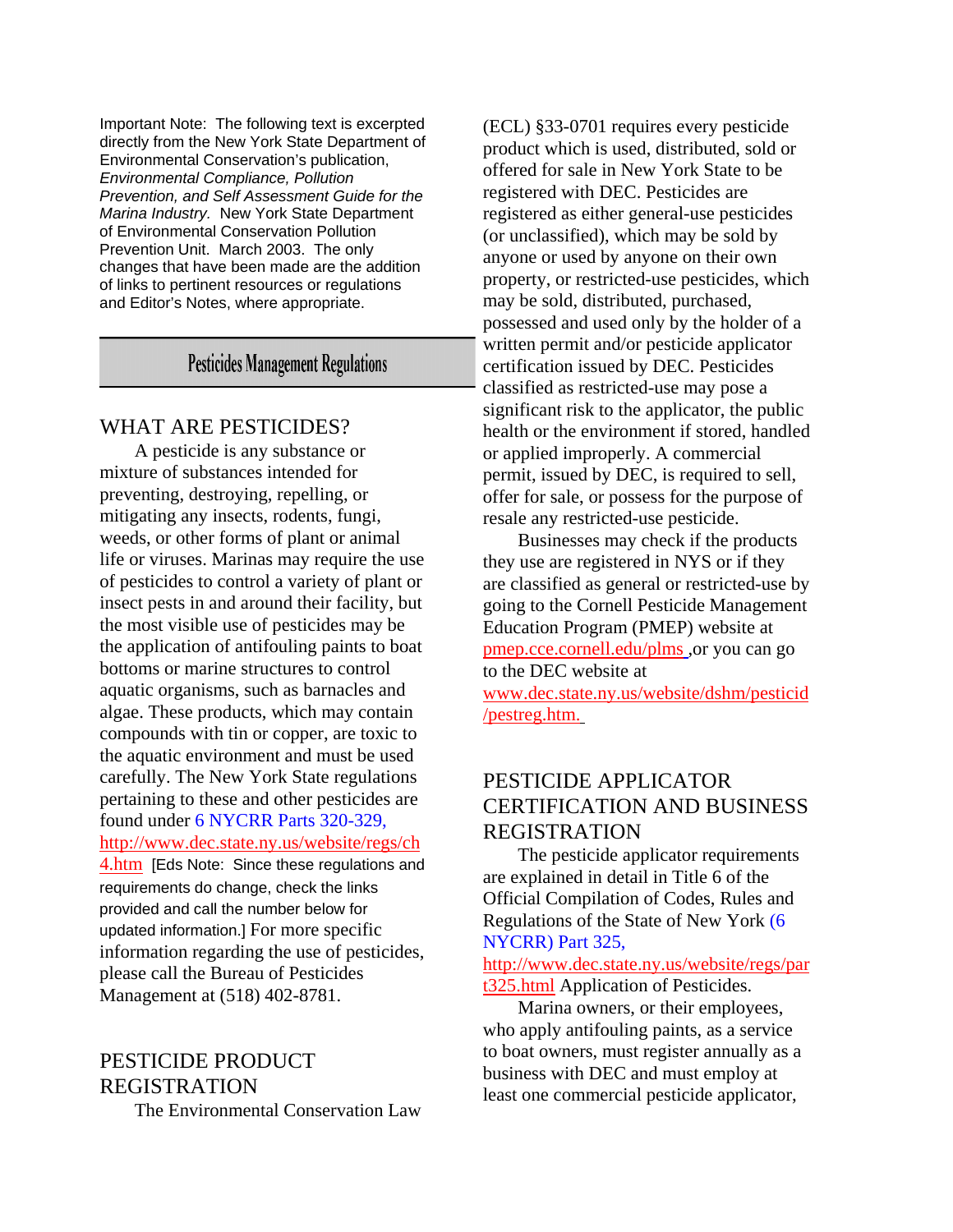fully certified in subcategory 5D -Aquatic Antifouling Paints. This certified applicator may directly supervise pesticide apprentices or technicians, employed by the marina, who apply antifouling paints. An apprentice is required to receive training and application experience, according to 6 NYCRR Part 325.10

[http://www.dec.state.ny.us/website/regs/par](http://www.dec.state.ny.us/website/regs/part325.html#325.10) [t325.html#325.10](http://www.dec.state.ny.us/website/regs/part325.html#325.10) before the apprentice can apply unclassified antifouling paints under the off-site direct supervision of a certified applicator.

#### BOAT OWNERS

The application of unclassified antifouling paints by boat owners, on marina property, is prohibited unless the boat owner personally owns the drydocked boat being painted and leases a specific area, from the marina owner, to do such work. These boat painting areas must be located away from the water's edge and designed to prevent runoff. DEC recommends that marina owners monitor such applications to assure that paint chips or other wastes are collected and prevented from contaminating the surrounding area. In addition, DEC recommends that lease agreements state that boat painters must follow label directions and to notify the marina owner immediately if a spill occurs.

Applications made by boat owners in this manner occur on marina property so any contamination or other environmental problems resulting from the customer applying antifouling paints are still the responsibility of the marina owner. Following these recommendations will greatly reduce potential liabilities related to these activities.

## PESTICIDE USE SAFETY AND PERSONAL PROTECTION

Pesticides must be used in such a

manner and under such wind and other conditions as to prevent contamination of people, pets, fish, wildlife, crops, property, structures, lands, pasturage or waters adjacent to the area of use. Pesticides must always be used only in accordance with label and labeling directions.

Prior to any pesticide application, the certified pesticide applicator must provide safety training to individuals using pesticides under the certified pesticide applicator's direct supervision. The training shall include, but is not limited to, the following topics: site-typical detailed guidance for pesticide use, pesticide safety, and the use of personal protective equipment including selection of appropriate respirators.

Certified pesticide applicators must provide relevant safety information, restricted entry intervals and personal protective equipment and other safety equipment beyond normal work attire, as specified by the pesticide label, to individuals using pesticides under the certified pesticide applicator's direct supervision. However, if the certified pesticide applicator is not the owner or manager of a registered pesticide business, the owner or manager of the marina must provide such information and equipment.

All equipment containing pesticides and drawing water from any water source shall have an effective anti-siphon device to prevent backflow. Empty noncombustible pesticide containers, such as plastic or metal containers, must be cleansed before disposal, using the threerinse technique as defined in 6 NYCRR 325.1,

[http://www.dec.state.ny.us/website/regs/par](http://www.dec.state.ny.us/website/regs/part325.html#325.1) [t325.html#325.1](http://www.dec.state.ny.us/website/regs/part325.html#325.1) or other methods approved by the Department, except that containers of ready-to-use pesticides that do not require dilution must be drained only for one 30-second period.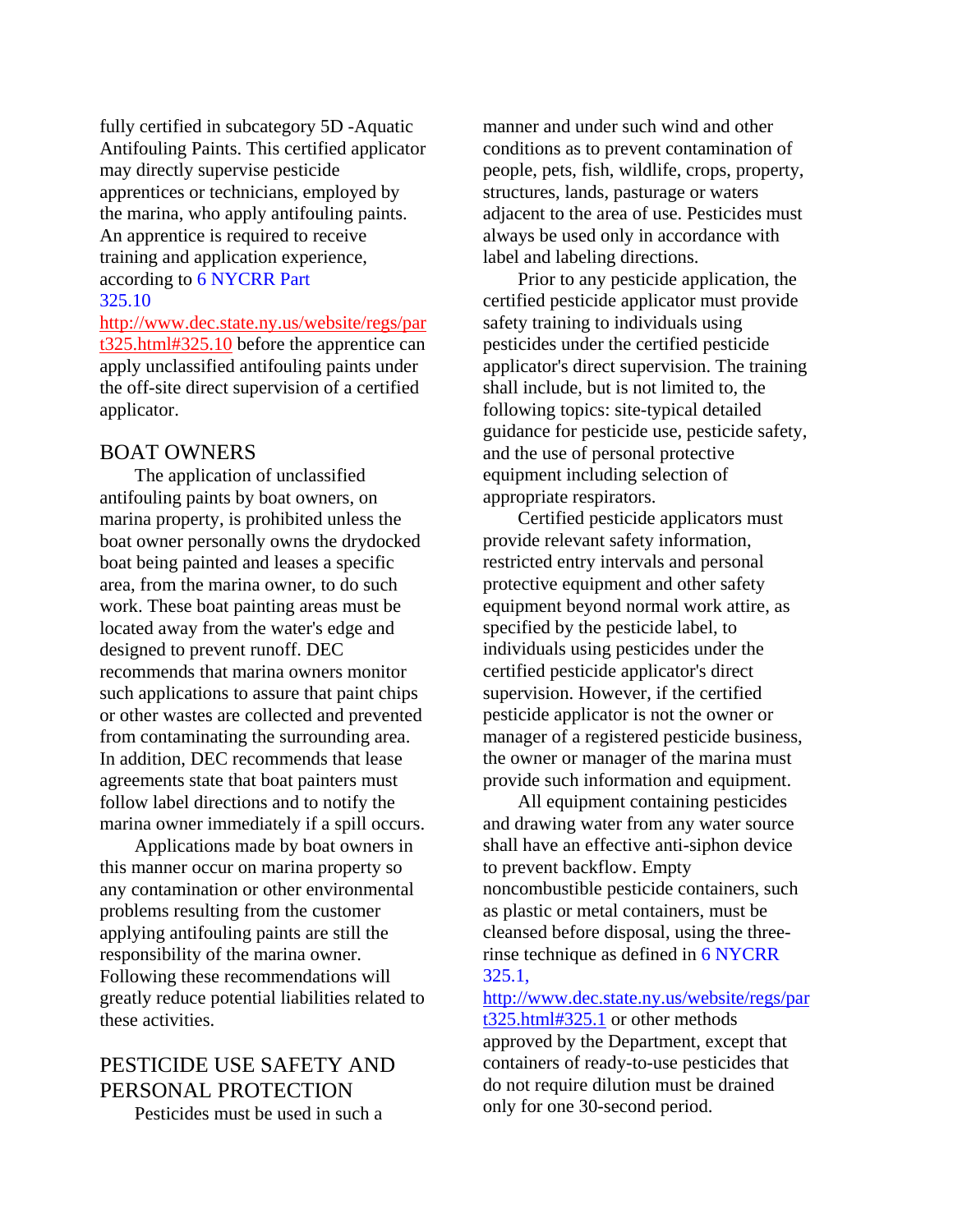### AQUATICS PERMITS

Section 15-0313 of the ECL provides NYSDEC with the authority to require an aquatic permit for the application of pesticides to water bodies of New York State that are greater than one acre in size or with an outlet to surface waters. These standards are further defined in regulation, specifically 6 NYCRR Parts 327,

[http://www.dec.state.ny.us/website/regs/par](http://www.dec.state.ny.us/website/regs/part327.html) [t327.html](http://www.dec.state.ny.us/website/regs/part327.html) 328,

[http://www.dec.state.ny.us/website/regs/par](http://www.dec.state.ny.us/website/regs/part328.html) [t328.html](http://www.dec.state.ny.us/website/regs/part328.html) and 329,

[http://www.dec.state.ny.us/website/regs/par](http://www.dec.state.ny.us/website/regs/part329.html) [t329.html](http://www.dec.state.ny.us/website/regs/part329.html) which list specific requirements for the control of aquatic vegetation, undesirable fish and aquatic insects, respectively.

In addition, aquatic pesticides are also regulated under Part 326, [http://www.dec.state.ny.us/website/regs/par](http://www.dec.state.ny.us/website/regs/part329.html) [t329.html](http://www.dec.state.ny.us/website/regs/part329.html) which, since April 1, 1993, has classified all aquatic pesticides as restricted. This means they can only be purchased and used by individuals who either possess pesticide applicator certification, or possess a special permit for the purchase and use of a restricted pesticide. An aquatic permit or a special permit for the purchase and use of a restricted pesticide may be obtained from the Department's Regional Office that covers your area.

### INTEGRATED PEST MANAGEMENT

In an effort to reduce to the greatest extent possible the use of chemical pesticides, your facility should institute an integrated pest management plan (IPM). An IPM plan is a systematic approach to managing pests, including but not limited

to identifying needed repairs and keeping storage areas within the facility clean. The plan should focus on long-term prevention or suppression of pest populations with minimal impact on human health, the environment, and non-target organisms. IPM incorporates all reasonable measures to prevent pest problems by properly identifying pests, monitoring population dynamics, and utilizing cultural, physical, biological or chemical pest population control methods to reduce pests to acceptable levels.

## PESTICIDE REPORTING LAW AND RECORD KEEPING

The Pesticide Reporting Law (PRL) requires the annual submission of reports, by February 1 of each year, detailing pesticide sales and use activities. All commercial applicators shall maintain pesticide use records for each pesticide application containing the following

- a. EPA registration number;
- b. product name;
- c. quantity of each pesticide used;
- d. date applied;
- e. location of application by address (including five-digit zip code).

Such records shall be maintained for a period of not less than three years. All commercial applicators shall also maintain corresponding records of the dosage rates, methods of application and target organisms for each pesticide application. These records shall be maintained on an annual basis and retained for a period of not less than three years and shall be available for inspection upon request by the department. For more information you may e-mail DEC at [prl@gw.dec.state.ny.us](mailto:prl@gw.dec.state.ny.us), or call toll-free at 1-888-457-0110.